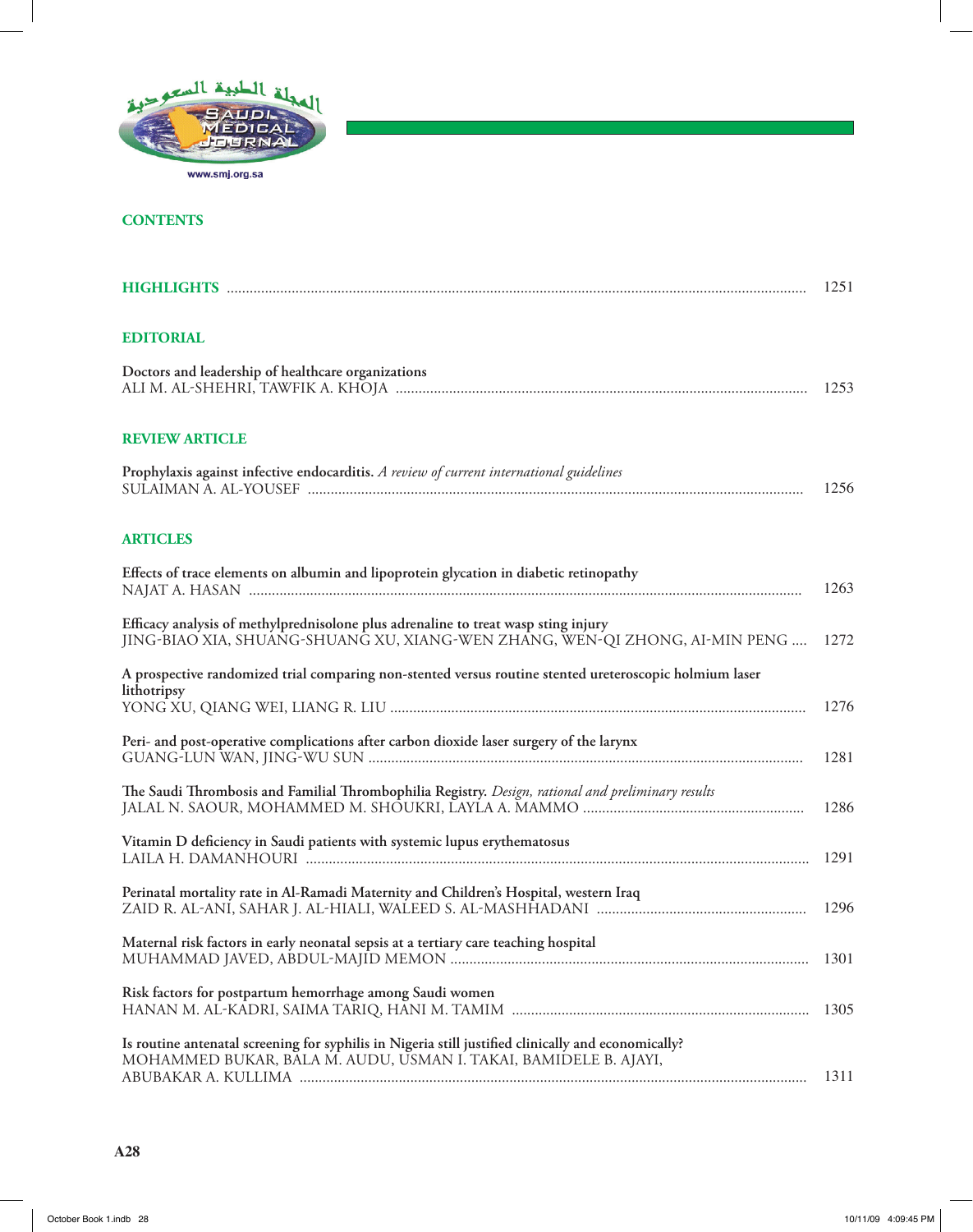

| Head and neck oncology experience in Makkah, Saudi Arabia                                                                                                                      | 1316 |
|--------------------------------------------------------------------------------------------------------------------------------------------------------------------------------|------|
| Evaluation of acute postoperative pain monitoring program for nurses in Thailand                                                                                               | 1323 |
| Quality of life in people with epilepsy and their family caregivers. An Arab experience using the short version of the<br>World Health Organization quality of life instrument | 1328 |
| Testing psychiatric stigma in a general hospital in Saudi Arabia                                                                                                               | 1336 |
| The willingness toward deceased organ donation among university students. Implications for health education in<br>Saudi Arabia                                                 | 1340 |
| <b>CASE REPORTS</b>                                                                                                                                                            |      |
| Squamous cell carcinoma of the breast                                                                                                                                          | 1346 |
| Pseudomyxoma peritonei. Presenting as a localized perforation of the cecum                                                                                                     | 1350 |
| <b>CLINICAL NOTE</b>                                                                                                                                                           |      |
| Sudden death of a young ICU doctor by injection with the muscle relaxant, rocuronium bromide. Committed<br>suicide or sound alike medication error?                            | 1353 |
| <b>BRIEF COMMUNICATION</b>                                                                                                                                                     |      |
| Correlation between pain relief and patient satisfaction<br>NAHID KIANMEHR, ALI RAFATI, MANI MOFIDI, MAZIAR MORADI, MOHAMMAD ZAMANPOOR                                         | 1355 |
| Effects of obesity on inflammation and lipid profile of obese women<br>ZOHREH MAZLOOM, NAJMEH HEJAZI, MOHAMMAD-HOSEIN DABBAGHMANESH                                            | 1357 |
| Correlation between acupuncture and left-handed patients after stroke<br>M. M. ABUHAMED, X. BO, S. ZHI, W. ZHIGUO, W. ALSHARAFI, Z. XIAOHONG, T. Q. YUN                        | 1359 |
| <b>CORRESPONDENCE</b>                                                                                                                                                          |      |

| Clinical patterns of cutaneous tuberculosis at King Fahad Hospital of the University in Al-Khobar, Saudi Arabia |        |
|-----------------------------------------------------------------------------------------------------------------|--------|
| over 13 years                                                                                                   |        |
|                                                                                                                 | 1363   |
|                                                                                                                 | - 1364 |